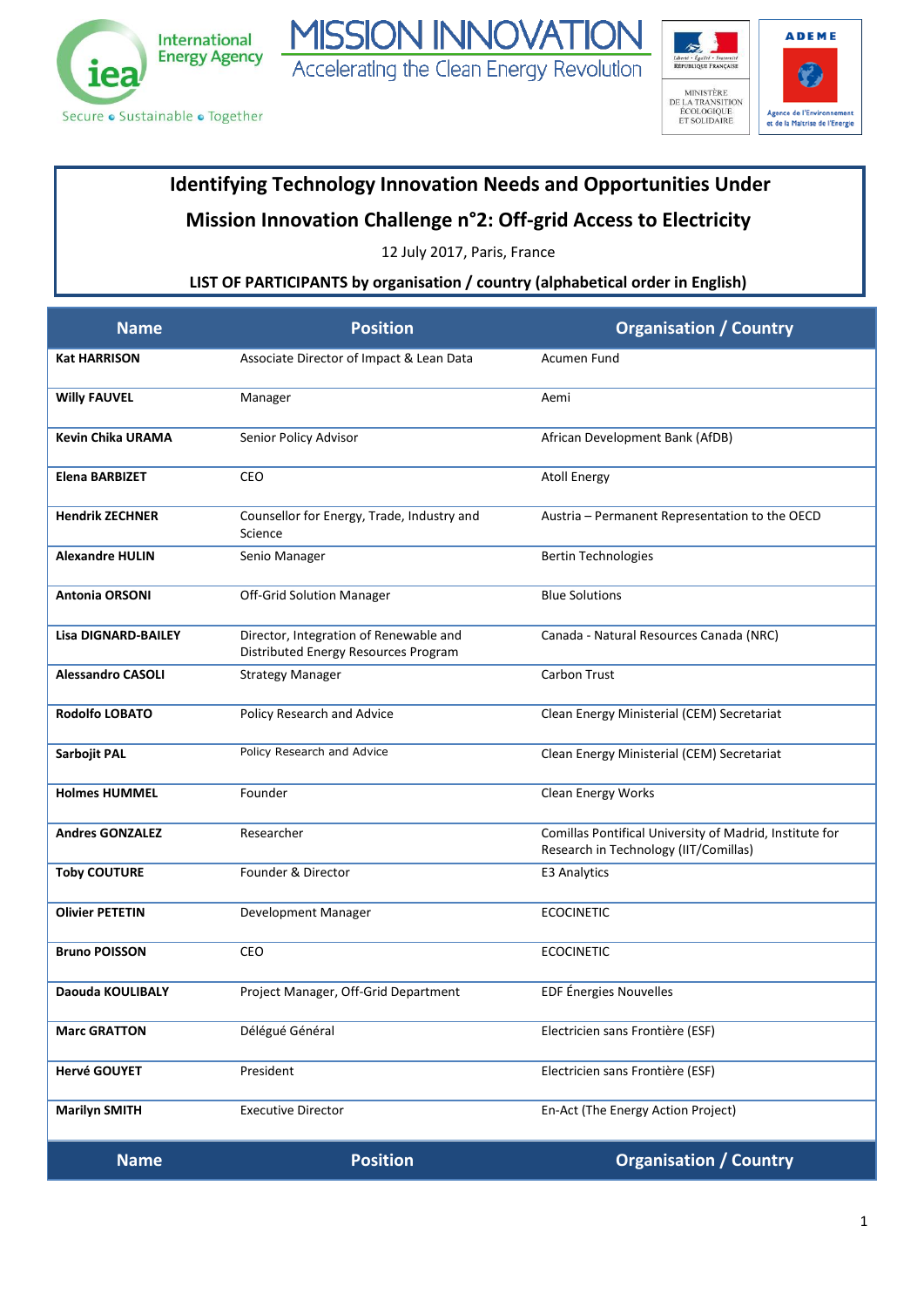





Secure · Sustainable · Together

| <b>Name</b>                   | <b>Position</b>                                                               | <b>Organisation / Country</b>                                                                                |
|-------------------------------|-------------------------------------------------------------------------------|--------------------------------------------------------------------------------------------------------------|
| <b>Philippe MALBRANCHE</b>    | Director-General                                                              | French National Solar Energy Institute (INES)                                                                |
| <b>Solenn ANQUETIN</b>        | International Project Manager                                                 | French National Solar Energy Institute (INES)                                                                |
| Hélène SABATHIÉ-AKONOR        | Chargée de Mission Afrique Sub-saharienne /<br>Océan Indien / Amérique Latine | French Environment and Energy Management Agency<br>(ADEME)                                                   |
| <b>Hervé PERNIN</b>           | Chagé de mission innnovation                                                  | French Environment and Energy Management Agency<br>(ADEME)                                                   |
| <b>François MOISAN</b>        | <b>Executive and Scientific Director</b>                                      | French Environment and Energy Management Agency<br>(ADEME)                                                   |
| <b>Philippe MASSET</b>        | Head of Unit                                                                  | French Environment and Energy Management Agency<br>(ADEME)                                                   |
| <b>François GRÉAUME</b>       | Chef du service coordination géographique<br>inernationale                    | French Environment and Energy Management Agency<br>(ADEME)                                                   |
| <b>Dominique CAMPANA</b>      | Directrice de l'Action Internationale                                         | French Environment and Energy Management Agency<br>(ADEME)                                                   |
| <b>Laurent CAILLIEREZ</b>     | Coordinator                                                                   | French Environment and Energy Management Agency<br>(ADEME)                                                   |
| <b>Fabrice BOISSIER</b>       | Director General                                                              | French Environment and Energy Management Agency<br>(ADEME)                                                   |
| <b>Jacques BARBERYE</b>       | Chargé de mission international                                               | French Environment and Energy Management Agency<br>(ADEME)                                                   |
| <b>Nicolas GUICHARD</b>       | Responsable adjoint Division Energie                                          | French Development Agency (AFD)                                                                              |
| <b>Christian DE GROMARD</b>   | Référent énergie                                                              | French Development Agency (AFD)                                                                              |
| <b>Guy-Cédric WERLINGS</b>    | National Focal Point for the International Solar<br>Alliance                  | France - Ministry of Foreign Affairs and International<br>Development                                        |
| Nastassja HOFFET              | Climate & Energy                                                              | France - Ministry of Foreign Affairs and International<br>Development                                        |
| <b>Cédric THOMA</b>           | Chargé de Mission                                                             | France - Ministry for the Ecological and Inclusive<br>Transition, Directorate-general for Energy and Climate |
| <b>Laurent MICHEL</b>         | Director General                                                              | France - Ministry for the Ecological and Inclusive<br>Transition, Directorate-general for Energy and Climate |
| <b>Yves MAIGNE</b>            | Director                                                                      | Fondation Énergies pour le Monde (FONDEM)                                                                    |
| <b>Gerd SCHONWALDER</b>       | Policy Officer                                                                | <b>European Commission</b>                                                                                   |
| <b>Fabio BELLONI</b>          | Administrator                                                                 | <b>European Commission</b>                                                                                   |
| <b>Abel KIDANE</b>            | Winner of Africa Energy Generation Prize 2016                                 | <b>Energy Generation</b>                                                                                     |
| Astria FATAKI                 | President and founder                                                         | <b>Energy Generation</b>                                                                                     |
| <b>Jose Alberto GARIBALDI</b> | Director General                                                              | Energeia (Mexican NGO)                                                                                       |
| <b>Richard SCOTNEY</b>        | Manager                                                                       | <b>ENEA CONSULTING</b>                                                                                       |
| <b>Madeleine POST</b>         | Manager                                                                       | <b>ENEA CONSULTING</b>                                                                                       |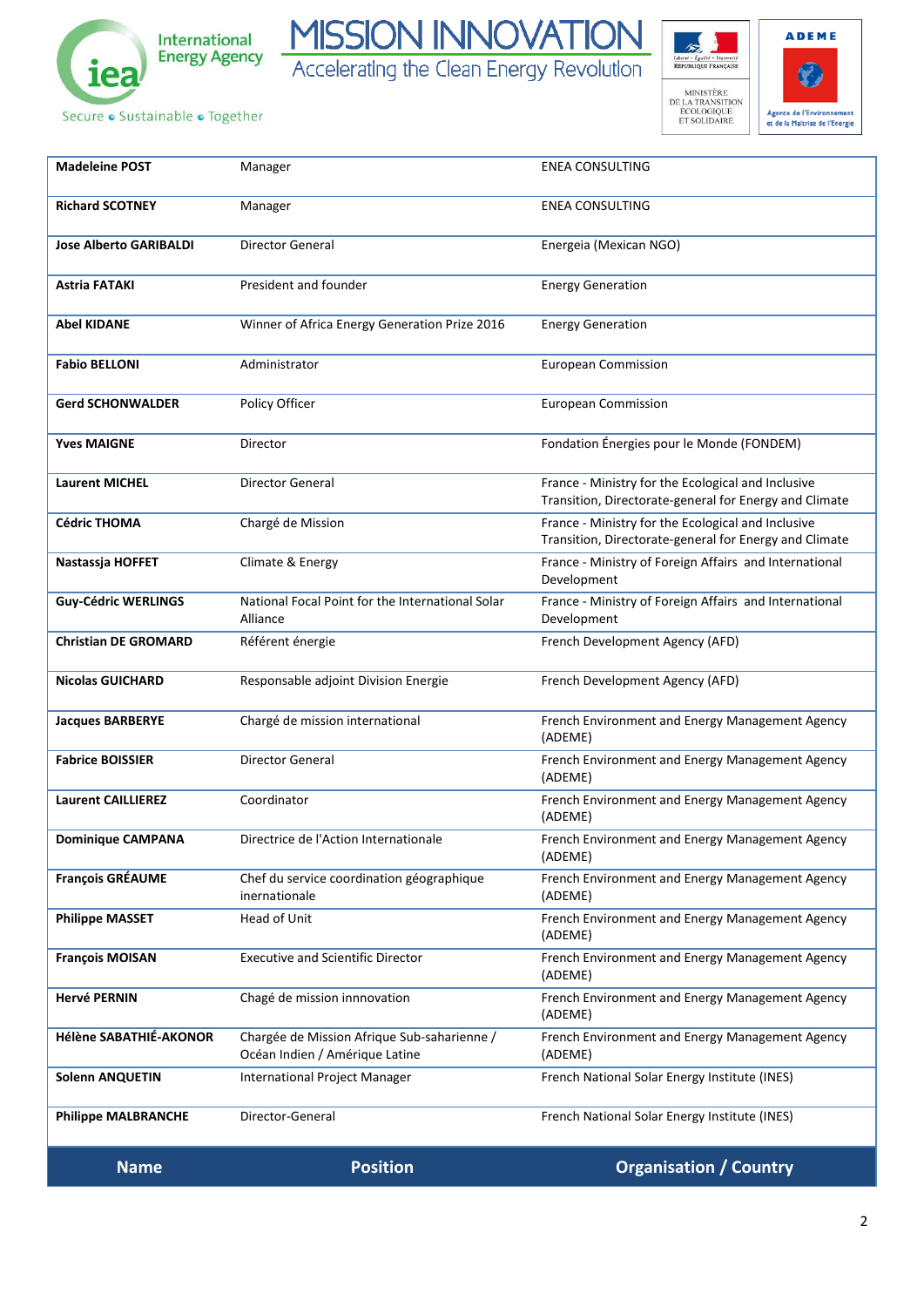

MISSION INNOVATION Accelerating the Clean Energy Revolution

Secure · Sustainable · Together



 $\rightarrow$ 

| <b>Name</b>                 | <b>Position</b>                                                       | <b>Organisation / Country</b>                     |
|-----------------------------|-----------------------------------------------------------------------|---------------------------------------------------|
| <b>William ADAM</b>         | Sales Engineer                                                        | Mascara NT                                        |
| Ancha VENKATA RAMAYYA       | Chair Holder of Sustainable Energy Engineering                        | Jimma University                                  |
| <b>Isabelle PALOMBINI</b>   | Scientific Attaché                                                    | Italy - Permanent Delegation to the OECD          |
| <b>Vincenzo ANTONUCCI</b>   | Head of Energy Technology Systems team                                | Italian National Research Council (CNR - ITAE)    |
| <b>Cécile MARTIN-PHIPPS</b> | Special Advisor                                                       | International Solar Alliance (ISA)                |
| <b>Emanuele TAIBI</b>       | Analyst                                                               | International Renewable Energy Agency (IRENA)     |
| <b>Dave TURK</b>            | Acting Director for Sustainability, Technology and<br><b>Outlooks</b> | International Energy Agency (IEA)                 |
| <b>Carrie POTTINGER</b>     | Programme Manager Technology R&D Networks                             | International Energy Agency (IEA)                 |
| <b>Cedric PHILIBERT</b>     | Senior Energy Analyst Renewable Energy<br>Technologies                | International Energy Agency (IEA)                 |
| <b>Alexandra NOWAK</b>      | Analyst                                                               | International Energy Agency (IEA)                 |
| <b>Bruce MURPHY</b>         | India Programme Manager                                               | International Energy Agency (IEA)                 |
| <b>Sara MOARIF</b>          | Energy Analyst - Environment and Climate Change                       | International Energy Agency (IEA)                 |
| <b>Simone LANDOLINA</b>     | Head of International Partnerships and Initiatives                    | International Energy Agency (IEA)                 |
| <b>Paolo FRANKL</b>         | Head of Renewable Energy Division                                     | International Energy Agency (IEA)                 |
| <b>Hannah DALY</b>          | <b>Energy Modeller</b>                                                | International Energy Agency (IEA)                 |
| Laura COZZI                 | Head of Energy Demand Outlook Division                                | International Energy Agency (IEA)                 |
| <b>Simon BENNETT</b>        | <b>Energy Technology Analyst</b>                                      | International Energy Agency (IEA)                 |
| <b>Patrick COUSINS</b>      | CEO and Co-Founder                                                    | Infinite Fingers GmbH                             |
| <b>Vineet SAINI</b>         | Principal Scientific Officer                                          | India - Department of Science & Technology        |
| <b>Ignacio CRUZ</b>         | Operating Agent Small Wind Project                                    | IEA Wind Energy TCP                               |
| <b>Stefan NOWAK</b>         | Chair of the Executive Committee                                      | IEA Photovoltaic Power Systems TCP (PVPS TCP)     |
| <b>Mathieu LE GAGNEUX</b>   | Référent Filière - Pôle Énergie                                       | ID                                                |
| <b>Minh Cuong LE QUAN</b>   | Program Officer - Energy                                              | <b>GRET</b>                                       |
| <b>John KEANE</b>           | Program Manager                                                       | <b>GOGLA</b>                                      |
| <b>Sven REUTZEL</b>         | Counsellor Energy, Trade and Environment                              | Germany -<br>Permanent Representation to the OECD |